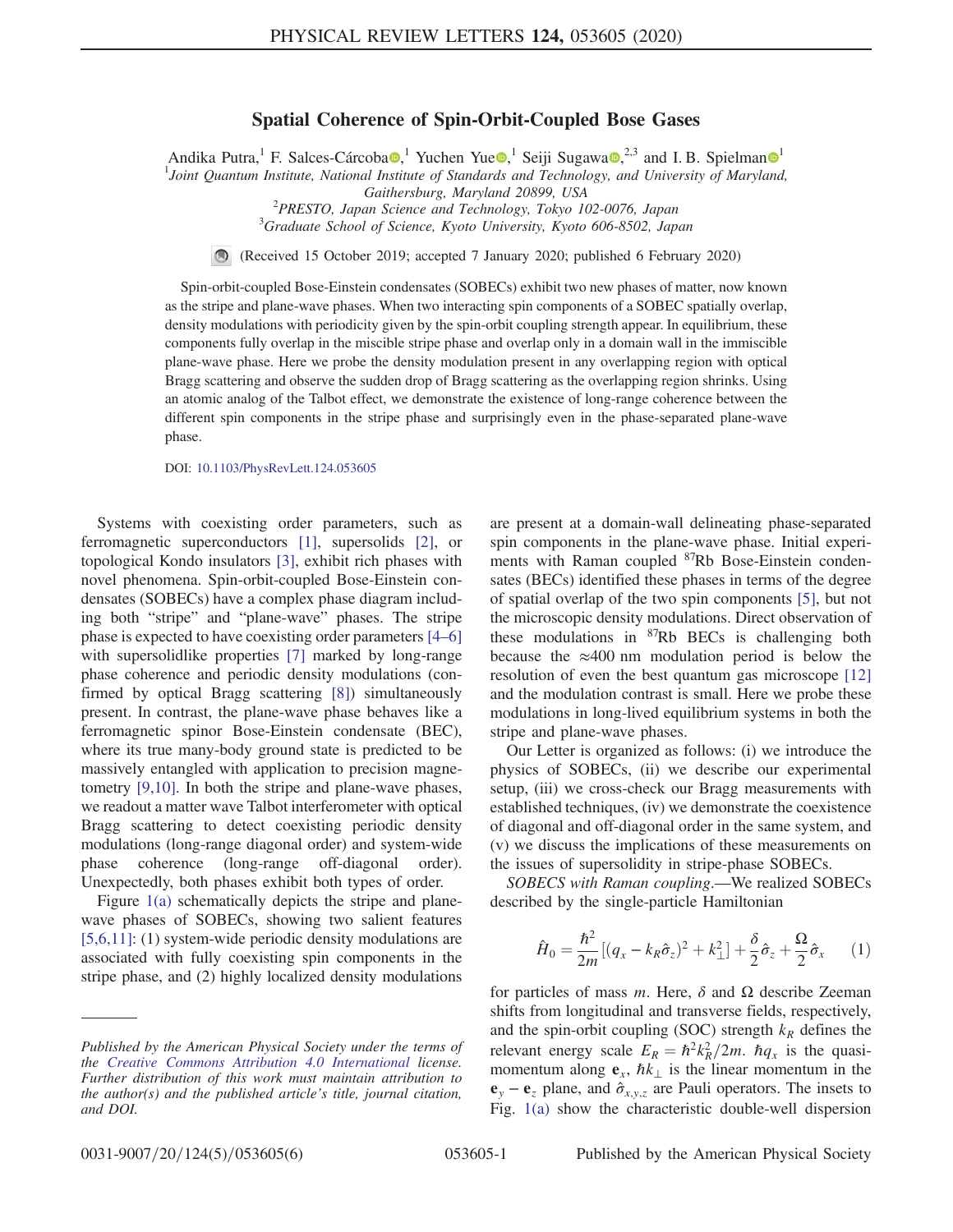<span id="page-1-0"></span>

FIG. 1. Experimental concept and setup. (a) Schematic description of small- $\delta$  phase diagram with equal spin populations showing the stripe and plane-wave phases. The spatial distribution of the two spin-orbit-coupled spin states is marked in red and blue for  $\ket{\uparrow}$  and  $\ket{\downarrow}$ , respectively, while the total density is in black. The insets depict the dispersion of these states. (b) Laser configuration for realizing SOC system with two-photon Raman transition and detecting scattered Bragg signal from the stripe phase. We choose a bias magnetic field  $B_0 \approx 20$  G. The inset shows an example of diffracted Bragg signal as imaged by an EMCCD camera.

associated with SOC, with minima separated by approximately  $2k_B$ , and energy gap equal to  $\Omega$ . In our experiments, we use two-photon Raman transitions to introduce the SOC term: the Raman laser wavelength determines the SOC strength  $k_R = 2\pi/\lambda_R$ ; the Raman laser intensities determine  $Ω$ ; and the laser frequency differences imbue detuning  $δ$  to the SOC system [\[5,6\].](#page-4-7)

We describe the two spin-components of our system by the spinor wave function  $(\psi_{\uparrow}, \psi_{\downarrow})^T$ , where the mean-field interaction energy density is

$$
\varepsilon = \left[\frac{c_0}{2} + \frac{c_2}{4}\right] [|\psi_{\uparrow}|^2 + |\psi_{\downarrow}|^2]^2 - \frac{c_2}{4} [|\psi_{\uparrow}|^4 - |\psi_{\downarrow}|^4] + \frac{c_2}{2} |\psi_{\uparrow}\psi_{\downarrow}|^2.
$$

Here  $c_0$  and  $c_2$  describe the inter- and intraspin interaction parameters, respectively, and  $\bar{n}$  is the mean density. For dilute Bose gases (with chemical potential  $\mu \ll E_R$ ), the impact of interactions can be parametrized in terms of a

scaled recoil energy  $E'_R = E_R + \mu/4$ ; in this case, the spin mixed, stable ground-state stripe phase, exists in a very narrow range of parameters [\[5\]:](#page-4-7) with  $\delta$  between 0 and  $c_2\bar{n}/2$ ; and  $|\Omega| < \Omega_c$ , with the critical coupling strength  $\Omega_c = 4E'_R\sqrt{-2c_2/c_0}$ . As depicted in Fig. [1\(a\)](#page-1-0) (left), the stripe-phase density

$$
\frac{n(x)}{\bar{n}} = 1 + \frac{\Omega}{4E'_R} \cos[k(\Omega)x + \phi]
$$

<span id="page-1-1"></span>is modulated with wave vector

$$
\frac{k(\Omega)}{2k_R} = \left[1 - \left(\frac{\Omega}{4E'_R}\right)^2\right]^{1/2}.\tag{2}
$$

The phase  $\phi$  describing the stripe's location [\[6,13\]](#page-4-9) results from the preexisting phase difference between the two spin components along with the relative phase between the Raman laser beams. On the contrary, for the plane-wave phase  $(|\Omega| > \Omega_c)$  shown in Fig. [1\(a\)](#page-1-0) (right), density modulations are expected only within the domain wall separating the now polarized spin components.

Experimental setup.—We produced  $N = 2.2(3) \times 10^5$ condensed <sup>87</sup>Rb atoms in a harmonic trap with frequencies  $(f_x, f_y, f_z) = [(105, 67, 40)]$  Hz and chemical potential  $\mu = [h \times 1.46(20)]$  kHz. Two Raman lasers, counterpropagating along  $e_x$ , coupled the  $|\downarrow\rangle \equiv |f = 1, m_F = -1\rangle$ and  $|\uparrow\rangle \equiv |f = 1, m_F = 0\rangle$  hyperfine levels of <sup>87</sup>Rb 5S<sub>1/2</sub> electronic ground states. We used the tune-out wave-length [\[14\]](#page-4-10)  $\lambda_R = 790.034(7)$  nm for our Raman lasers which defined the single-photon recoil energy  $E_R =$  $h \times 3.678$  kHz and the scaled recoil energy  $E_R'/E_R =$  $1.10(2)$  governing the stripe-phase physics.

We used optical Bragg scattering [\[15](#page-4-11)–17] to detect periodic density modulations. The Bragg probe laser, with wavelength  $\lambda_B = 780.24$  nm, was ≈6.3 GHz red detuned from the  $f = 1 \rightarrow f' = 0, 1, 2$  transition within the  $D_2$  line [\[18\]](#page-4-12). This put the Bragg probe beam in the far-detuned limit with respect to the  $\approx$ 6 MHz transition linewidth, the ≈10 MHz Zeeman shifts, and the ≈300 MHz excited state hyperfine structure. In this limit, the atomic susceptibility is almost entirely real and state independent. Figure [1\(a\)](#page-1-0) shows our experimental setup, with atoms located at the focus of a Keplerian imaging system aligned along  $e_x$ . The Raman lasers propagated along  $e_x$  and the Bragg probe had an incident angle  $\theta_B$  with respect to the optical axes. A shiftable mirror in the back focal plane tuned  $\theta_B$ from 80 to 280 mrad, allowing the detection of Bragg scattering from structures with period from about 391 to 405 nm; we used  $\theta_B \approx 0.15$  rad in these experiments [\[19\]](#page-4-13). In <sup>87</sup>Rb, the interaction constants [\[24\]](#page-5-0) are  $(c_0, c_2)$  =  $(779, -3.61) \times 10^{-14}$  Hz cm<sup>3</sup>, so the stable groundstate stripe phase was present for  $\Omega \lesssim 0.21 E_R$  and  $-3.3$  Hz <  $\delta/h$  < 0 Hz.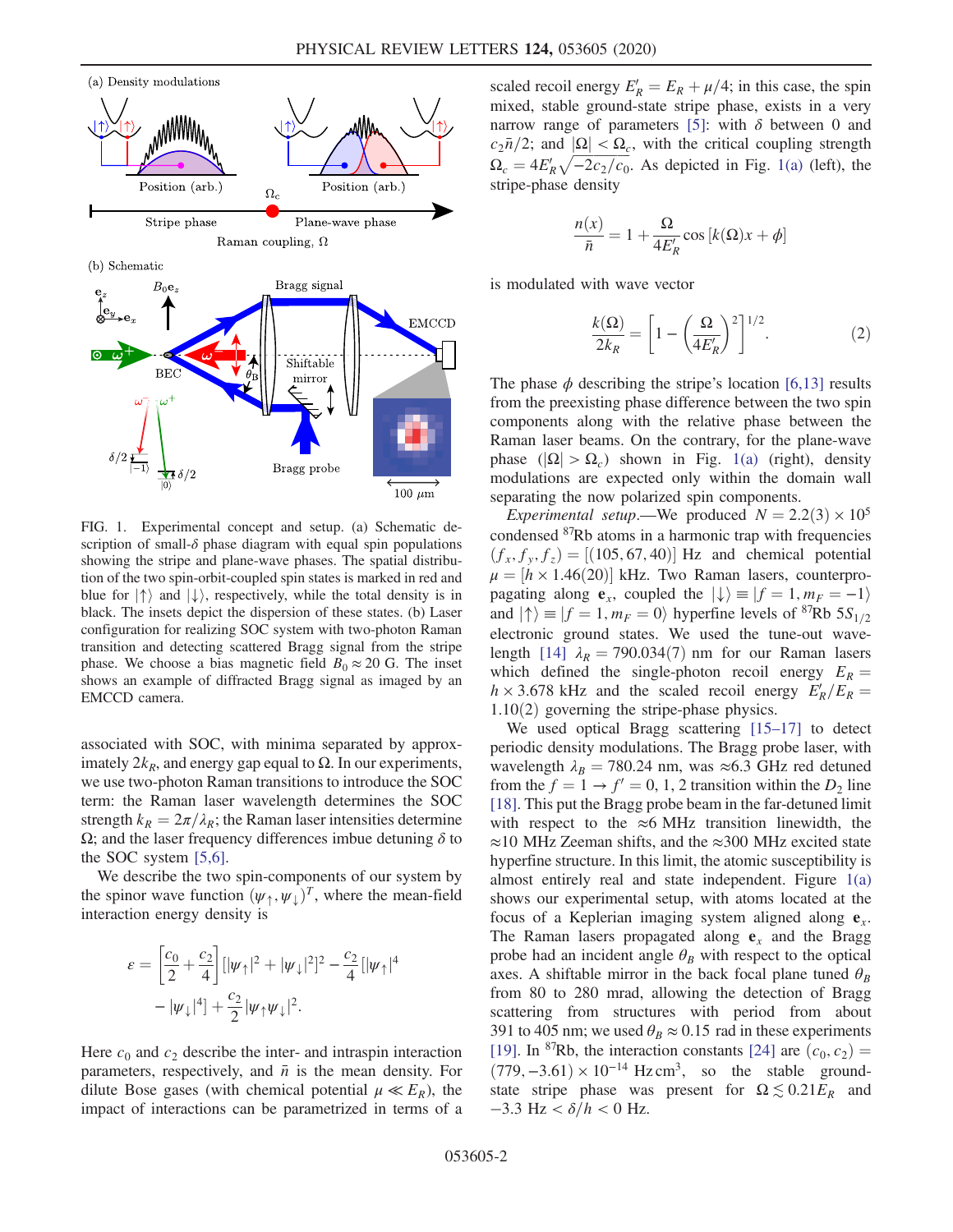<span id="page-2-0"></span>

FIG. 2. Bragg-scattering as a function of  $\Omega_h$  and  $\delta$ . (a)  $N_B(\delta)$  from a  $t_B = 100 \mu s$  pulse for various coupling strengths  $\Omega_h$ ; each data point is an average of more than four realizations. The solid curves depict Gaussian fits to the data from which the peak amplitude  $A_{peak}$ and width  $w_{\delta}$  in (b) and (c) are derived. The increased background level as compared to Fig. [1](#page-1-0) is from an increased overall atom number. In (b) and (c), the vertical dotted line marks the critical coupling strength at  $\Omega_c = 0.21E_R$ , showing that the Bragg amplitude lacks a sharp feature at  $\Omega_c$ , while the width drops rapidly leading up to  $\Omega_c$ .

The Bragg diffracted signal, as shown in the inset of Fig. [1\(b\)](#page-1-0), was detected with an electron-multiplying charge-coupled device (EMCCD) camera. As described in Ref. [\[19\],](#page-4-13) we first calibrated our Bragg signal using an optical lattice and found that the signal-to-noise ratio of one occurred for a fractional density modulation of  $\eta = 0.06$ , providing practical detection threshold.

We prepared our SOBECs from an initial BEC with equal superposition of spin  $|\uparrow\rangle$  and  $|\downarrow\rangle$  at a desired detuning  $\delta$  and linearly increased  $\Omega$  from 0 to  $\Omega_h$  in 50 ms. We then allowed the system to equilibrate for a hold time  $t<sub>h</sub>$ . At the transition from stripe to plane-wave phase at  $\Omega_c \approx 0.21 E_R$ , the expected density modulation contrast is just  $\eta = 0.045$ , just below our detection threshold. Inspired by Ref. [\[25\]](#page-5-1), we rapidly ramped Ω to  $\approx 7E_R$  in 200  $\mu$ s just prior to our Bragg measurement, increasing  $\eta$  to  $\approx 0.85$  (see Ref. [\[19\]](#page-4-13)). This rapid ramp was slow compared to the  $\approx 4E_R$ energy spacing between the two branches of the SOC dispersion, but fast compared to the much slower manybody dynamics. In this system, the shortest many-body timescale is the  $\ge 2.5$  ms quarter period of our harmonic trap, followed by the  $\approx 50$  ms timescale for any significant evolution of spin structure [\[5,19\].](#page-4-7) As a result, this process simply magnified the amplitude of the SOC driven stripes wherever they were present in the system. We then turned the Raman lasers off and pulsed the Bragg laser with duration  $t_B$  ranging from 20 to 100  $\mu$ s.

Validation of method.—We began by demonstrating our ability to maintain balanced spin mixtures very near  $\delta = 0$ in the process of cross-checking our Bragg measurements against earlier time-of-flight experiments [\[5\]](#page-4-7). We characterized the transition from the stripe to plane-wave phase as a function of Raman coupling  $\Omega_h$  and detuning  $\delta$ . Figure [2\(a\)](#page-2-0) shows the number of photoelectrons  $N_B$ in our detection region as a function of  $\delta$  at different values of  $\Omega_h$  for a fixed hold time  $t_h = 1$  s. We observe Bragg scattering in a narrow detuning window that decreases in width and amplitude as  $\Omega_h$  increases.

Figure [2\(b\)](#page-2-0) quantifies the amplitude in terms of the peak height A<sub>peak</sub> obtained from Gaussian fits to  $N_B(\delta)$ . We might expect the Bragg scattering amplitude to be constant in the stripe phase  $\Omega_h < \Omega_c$  where the spin components mix and then to vanish in the plane-wave phase when the gas becomes locally polarized. However, even when different plane-wave regions phase separate, density modulations are present in the domain wall separating the different phases, allowing some Bragg scattering. The spin healing length  $\xi_s/\xi = \sqrt{c_0/[-c_2(\Omega_h^2/\Omega_c^2 - 1)]}$  in terms of the conventional healing length  $\xi = \hbar / \sqrt{2m\mu}$ .  $\xi_s$  sets the domain wall size [\[5\]](#page-4-7) and diverges at  $\Omega_c$ . Figure [2\(b\)](#page-2-0) shows  $A_{\text{peak}}(\Omega_h)$  rapidly falling with increasing coupling strength, consistent with the expected trend. The solid curve is a fit to our scattering model (derived from the above reasoning and developed in Ref. [\[19\]\)](#page-4-13) with the overall Bragg signal as the only free parameter. This model shows only qualitative agreement with data, a point we will return to shortly.

Figure [2\(c\)](#page-2-0) plots the Gaussian width  $w_{\delta}$ . Even for  $\Omega_h < \Omega_c$ , a small detuning  $\delta \neq 0$  that breaks the degeneracy of the two spin states can cause the initially spatially mixed states to relax into a polarized gas in the lower energy spin state: a plane-wave phase with no Bragg scattering. When  $\Omega_h = 0$ , there are no spin-changing processes, and the spatially mixed state is stable indefinitely, independent of  $\delta$ . The width is thus large for small  $\Omega_h$  (slower spin relaxation) and decreases as  $\Omega_h$ increases (faster spin relaxation). The width has no marked feature at  $\Omega_c$  and is well fit by a power law [\[5\],](#page-4-7) here  $a(\Omega_h/E_R)^{-4} + w_\infty$ . This indicates that the process by which the spin population polarizes in the presence of detuning is dependent on the Raman coupling strength, but not the initial zero-detuning phase.

In all cases, the detuning window is far wider than the 3.3 Hz range of detuning where the stripe phase is thermodynamically stable. This is as expected: the timescale for the spin populations to reach the expected equilibrium population can be in excess of several seconds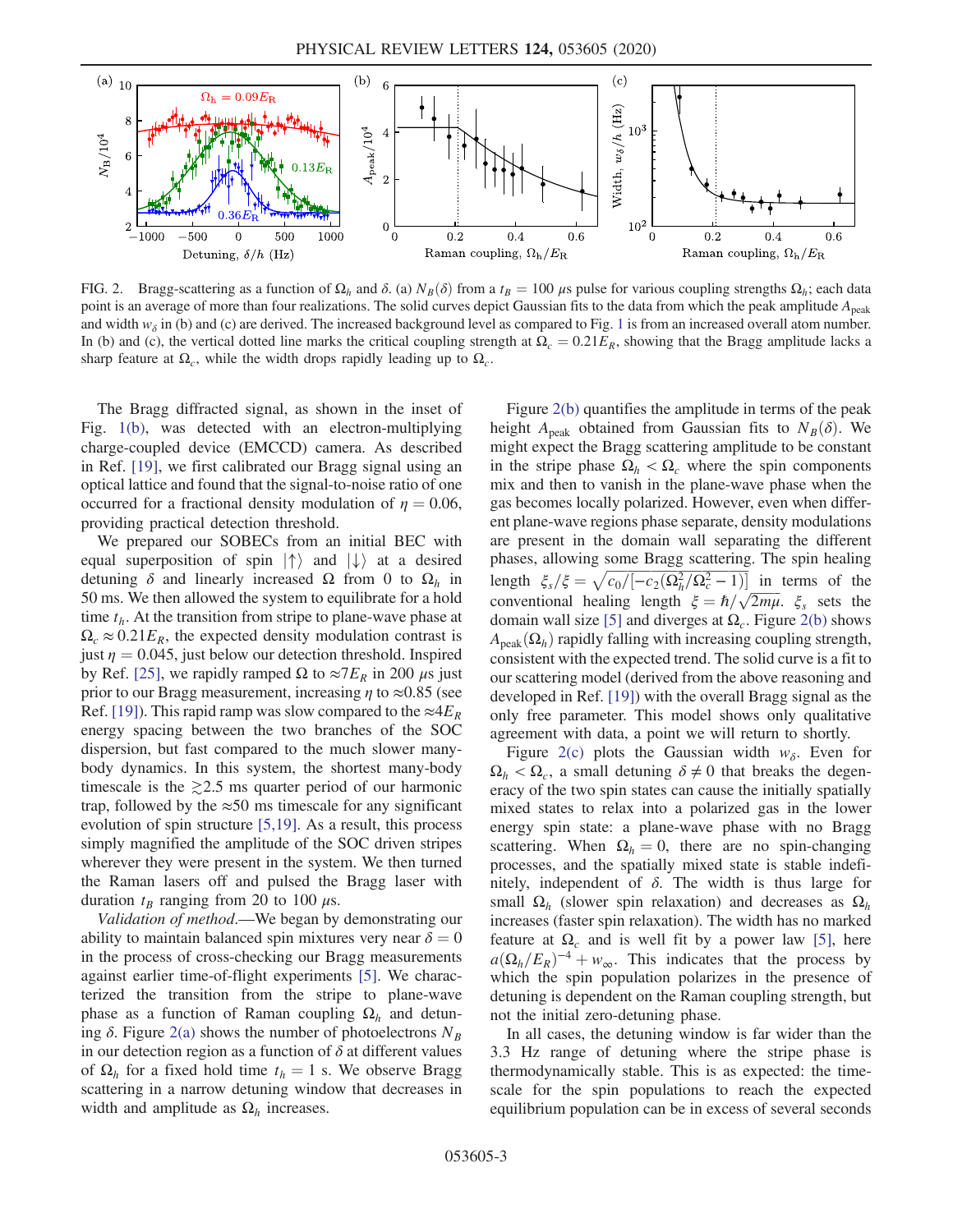for small detunings (see Refs. [\[5,19\]](#page-4-7) for a discussion of the equilibration timescale). In what follows, we focus on nearzero detunings that lie within this metastable region and where the physics is governed by  $\Omega_h$  alone.

Spatial coherence.—Finally, we present our main observation demonstrating the spatial coherence of the SOBECs. Here we altered our measurement procedure to include a free evolution time  $t_{\text{rev}}$  following the turn-off of the Raman lasers but prior to the Bragg pulse. During this time, the different spin and momentum components that comprised the Raman dressed states underwent free evolution creating a matter-wave Talbot interferometer [\[17,26,27\]](#page-4-14). A coherent matter wave with wave vector  $k_R$  exhibits a coherence revival after a time period of  $T_{\text{rev}} = h/8E_R = 34.0 \,\mu\text{s}$ , during which time momentum components traveling with velocity  $\pm 2\hbar k_R/m$  separated by a distance  $\lambda_R$ . Figure [3\(a\)](#page-3-0) schematically depicts this behavior: the left panel shows modulations in total density (black) and in each spin component (red and blue) at  $t = 0$ ; the center panel shows that after  $T_{\text{rev}}/2$  the modulation pattern in each spin component moved  $\pm 1/4$  of the overall modulation period, yielding a flat density profile. The right panel shows the long-time behavior in which the spin components moved a distance comparable to the overall system size.

The periodic revivals in Fig. [3\(b\)](#page-3-0) occurred very near the 34 μs free-particle Talbot time, only about one-third of our earlier 100  $\mu$ s Bragg pulse time. This indicates that all of our previous measurements inadvertently integrated over about three periods of collapse and revival. To resolve the Talbot signal, we largely mitigated this effect by reducing the pulse time to  $t_B = 20 \mu s$  and averaging over at least four experimental realizations to account for the reduced signal present in each measurement.

Figure [3\(c\)](#page-3-0) shows  $N_B$  as a function of  $t_{\text{rev}}$  for a range of  $\Omega_h$ , each constituting a single horizontal cut through Fig. [3\(b\)](#page-3-0). In Fig. [3\(c\),](#page-3-0) we observe damped oscillatory behavior that provides a lower bound to the coherence length of the system (other physical effects [\[17\]](#page-4-14) may also cause the decay of  $N_B(t_{\text{rev}})$ ). Our observations are complicated by the 20  $\mu$ s Bragg pulse which is not short compared to the revival time. We modeled the integrated Bragg signal as a sinusiod with Gaussian decay [\[28\]](#page-5-2) convolved with our Bragg pulse to obtain

$$
N_B(t) = A_{\text{rev}} \int_{t}^{t+t_B} \frac{dt'}{t_B} \cos^2 \left(\frac{\pi t'}{T_{\text{rev}}}\right) e^{-(t'/t_d)^2} + c, \quad (3)
$$

as displayed by the solid curves in Fig. [3\(c\)](#page-3-0). Here  $t_B =$ 20  $\mu$ s is the Bragg pulse duration and the fitting parameters are revival amplitude  $A_{\text{rev}}$ , revival period  $T_{\text{rev}}$ , decay time  $t_d$ , and constant c.

Figures [3\(d\)](#page-3-0) and [3\(e\)](#page-3-0) show the revival amplitude  $A_{\text{rev}}$  and period  $T_{\text{rev}}$  as a function of coupling strength  $\Omega_h$ . The amplitude  $A_{\text{rev}}$  gradually decreases above  $\Omega_h > 0.21 E_R$ , which we attribute to the onset of phase separation and

<span id="page-3-0"></span>

FIG. 3. Periodic revival of Bragg signal at  $\delta = 0$  Hz. (a) Schematic representation of evolution of stripes during free evolution. The black, red, and blue curves depict total density, spin-up density, and spin-down density, respectively. (b) Observed Bragg counts  $N_B$  from a  $t_B = 20 \mu s$  pulse as functions of  $(\Omega_h, t)$ . (c)  $N_B(t)$  for various coupling strength  $\Omega_h$ , showing revivals characteristic of an atomic Talbot effect. The solid curves are joint fits of the model described in the text with shared parameters: decay time  $t_d = 250 \mu s$  and background level  $c = 3487$  counts. The vertical blue line depicts the separation equal to the calculated Thomas-Fermi radius. (d), (e) depict the amplitude  $A_{\text{rev}}$  and period  $T_{\text{rev}}$  obtained from fits to the data in (b). The vertical dotted lines show the predicted transition strength at  $\Omega_c$ . The dashed blue curve indicates prediction for  $T_{rev}(\Omega)$  shifted down by 1.1  $\mu$ s.

subsequent increasing separation between the two planewave components. The solid curve depicts the fit to the scattering model described in Ref. [\[19\]](#page-4-13) with the overall scattering strength as the only free parameter, showing near perfect agreement with experiment. Allowing  $\Omega_c$  to vary in the scattering model produces a value  $\Omega_c = 0.20(1)$ , also in agreement with our expectations. Figure  $3(e)$  shows revival periods close to  $T_{\text{rev}} = 33 \mu s$ , just below the naive singleparticle prediction. Our model in Eq. [\(2\)](#page-1-1) predicts an increase in  $T_{\text{rev}}$  for larger  $\Omega_h$  as the stripe wave vector  $k(\Omega)$  falls. This increasing trend is plotted by the blue dashed curve; both this model and the null hypothesis are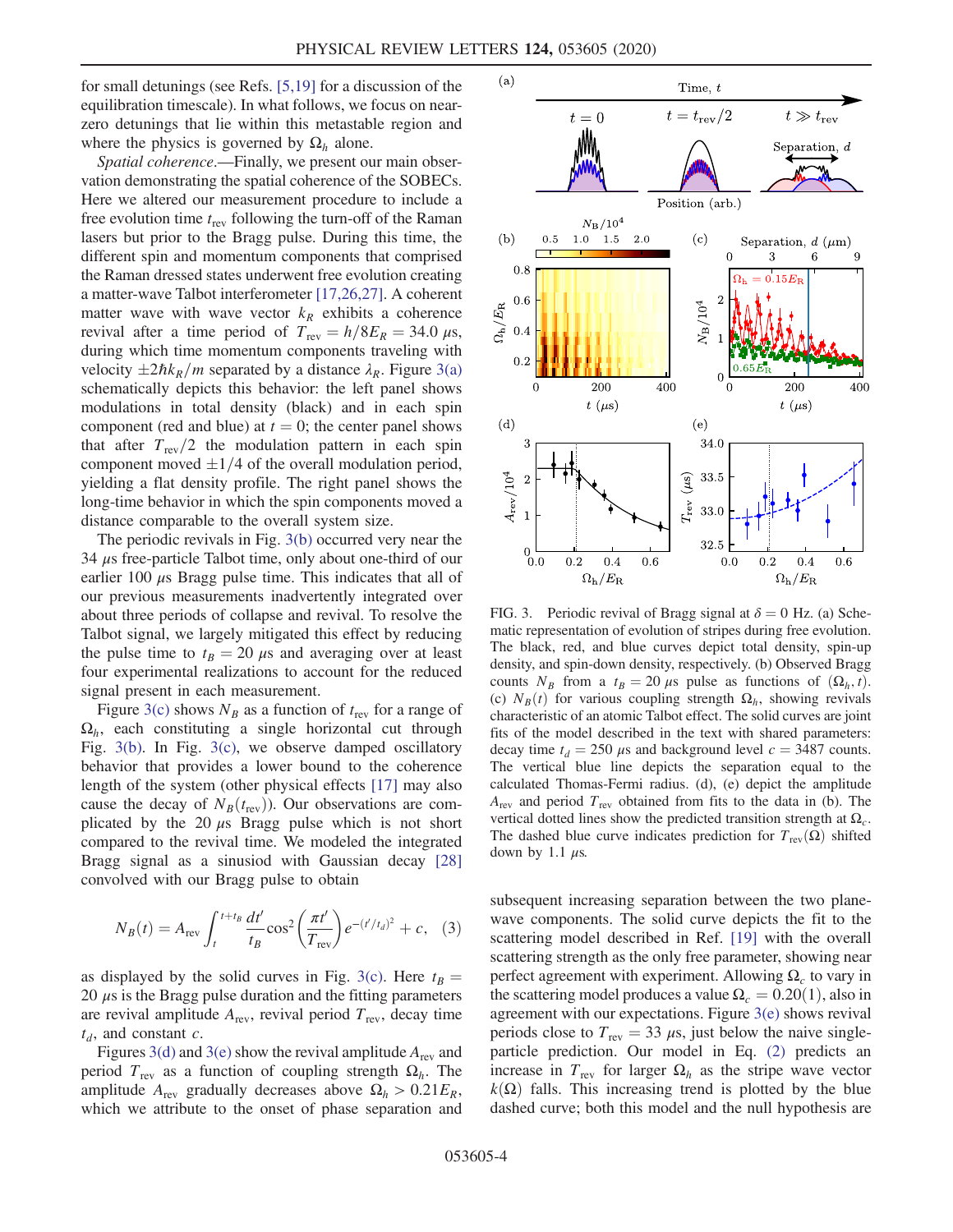consistent with the data. In addition, the energy scale  $E'_R$  in Eq. [\(2\)](#page-1-1) was derived from a variational study of the stripe phase [\[13\];](#page-4-15) a similar energy scale—potentially different from  $E_R$ —will be required within the domain wall and a proper variational study would be required to identify its exact value.

Last, the decay time  $t_d = 250 \mu s$  was independent of  $\Omega_h$ , indicating that the transition from the stripe phase to the plane-wave phase was not associated with any decrease in spatial coherence. During this  $250 \mu s$ , the interfering momentum are states separated by 5.8  $\mu$ m, comparable to the  $R_{\text{TF}} = 5.5 \ \mu \text{m}$  Thomas-Fermi radius [shown by the vertical line in Fig.  $3(c)$ ]. We conclude that the system was fully coherent even in the phase-separated planewave phase.

Implications for supersolidity.—As has now been observed with dipolar atoms [\[29\],](#page-5-3) a traditional supersolid is a phase of matter with two broken symmetries [\[30\]](#page-5-4): the broken gauge symmetry of a BEC (giving a superfluid phonon mode) and the broken translation symmetry of a lattice (giving a separate lattice-phonon mode). On one hand, we confirmed that diagonal order is present [\[8\]](#page-4-5) and demonstrated that this coexists with off-diagonal order: a supersolid? On the other hand, a BEC in a shallow optical lattice has off-diagonal order, with density modulations (diagonal order) simply imprinted by the lattice potential [\[31\]](#page-5-5): not a supersolid.

With the Raman lasers off, our system is a twocomponent spinor BEC with two broken symmetries giving an overall phase (giving a superfluid phonon mode) and a relative phase between the spin components (giving a spin-wave mode); translational symmetry is unbroken: not a supersolid. Adding Raman coupling continuously connects this spinor phase to the stripe phase. For infinitesimal coupling, the modulation period [from Eq. [\(2\)](#page-1-1)] is externally imposed by the Raman lasers, with a small shift that grows quadratically with Raman coupling. The spatial phase is set both by the relative phase between the Raman lasers and the preexisting relative phase between spin components. Similar to the lattice case, no new symmetries are broken and no new collective modes are created: not a supersolid? Although no new symmetries are broken, the spin-wave mode acquires an inertial contribution from the periodic density modulations inducing a gap at the edge of the associated Brillouin zone, as would be expected of a supersolid's latticephonon mode [\[7\]](#page-4-4). We conclude that this system shares some properties with conventional supersolids, but is best given its own name: the superstripe phase, as suggested in Ref. [\[7\]](#page-4-4). This is similar to the supersmectics proposed in Ref. [\[32\]](#page-5-6) in which the mode structure of an optical cavity provides the substrate on which smectic correlations develop. The lattice-phonon mode remains undetected, and its observation would be a true smoking gun for observation of superstripes.

This work was partially supported by the Army Research Office's atomtronics Multidisciplinary University Research Initiative (MURI), the Air Force Office of Scientific Research's Quantum Matter MURI, the National Institute of Standards and Technology, and the National Science Foundation through the Physics Frontier Center at the Joint Quantum Institute (Award No. 1430094). We are grateful for the very thoughtful and detailed eleventh hour reading of our manuscript by Qiyu Liang and Alina Pineiro. We appreciate the temperature calibrations performed by Peter Zhou.

- <span id="page-4-1"></span><span id="page-4-0"></span>[1] B. T. Matthias, H. Suhl, and E. Corenzwit, [Phys. Rev. Lett.](https://doi.org/10.1103/PhysRevLett.1.449) 1[, 449 \(1958\).](https://doi.org/10.1103/PhysRevLett.1.449)
- <span id="page-4-2"></span>[2] Y. Pomeau and S. Rica, [Phys. Rev. Lett.](https://doi.org/10.1103/PhysRevLett.72.2426) 72, 2426 [\(1994\).](https://doi.org/10.1103/PhysRevLett.72.2426)
- <span id="page-4-3"></span>[3] M. Dzero, K. Sun, V. Galitski, and P. Coleman, [Phys. Rev.](https://doi.org/10.1103/PhysRevLett.104.106408) Lett. 104[, 106408 \(2010\)](https://doi.org/10.1103/PhysRevLett.104.106408).
- <span id="page-4-7"></span>[4] T. D. Stanescu and V. Galitski, [Phys. Rev. B](https://doi.org/10.1103/PhysRevB.75.125307) 75, 125307 [\(2007\).](https://doi.org/10.1103/PhysRevB.75.125307)
- <span id="page-4-9"></span>[5] Y. J. Lin, K. Jimenez-Garcia, and I. B. Spielman, [Nature](https://doi.org/10.1038/nature09887) (London) 471[, 83 \(2011\).](https://doi.org/10.1038/nature09887)
- <span id="page-4-4"></span>[6] T.-L. Ho and S. Zhang, [Phys. Rev. Lett.](https://doi.org/10.1103/PhysRevLett.107.150403) 107, 150403 [\(2011\).](https://doi.org/10.1103/PhysRevLett.107.150403)
- <span id="page-4-5"></span>[7] Y. Li, G. I. Martone, L. P. Pitaevskii, and S. Stringari, [Phys.](https://doi.org/10.1103/PhysRevLett.110.235302) Rev. Lett. 110[, 235302 \(2013\).](https://doi.org/10.1103/PhysRevLett.110.235302)
- <span id="page-4-6"></span>[8] J.-R. Li, J. Lee, W. Huang, S. Burchesky, B. Shteynas, F. c. Top, A. O. Jamison, and W. Ketterle, [Nature \(London\)](https://doi.org/10.1038/nature21431) 543[, 91 \(2017\).](https://doi.org/10.1038/nature21431)
- [9] J. Higbie and D. M. Stamper-Kurn, [Phys. Rev. A](https://doi.org/10.1103/PhysRevA.69.053605) 69, 053605 [\(2004\).](https://doi.org/10.1103/PhysRevA.69.053605)
- [10] T. D. Stanescu, B. Anderson, and V. Galitski, [Phys. Rev. A](https://doi.org/10.1103/PhysRevA.78.023616) 78[, 023616 \(2008\).](https://doi.org/10.1103/PhysRevA.78.023616)
- <span id="page-4-8"></span>[11] C. Wang, C. Gao, C.-M. Jian, and H. Zhai, [Phys. Rev. Lett.](https://doi.org/10.1103/PhysRevLett.105.160403) 105[, 160403 \(2010\).](https://doi.org/10.1103/PhysRevLett.105.160403)
- <span id="page-4-15"></span>[12] W. S. Bakr, J. I. Gillen, A. Peng, S. Fölling, and M. Greiner, [Nature \(London\)](https://doi.org/10.1038/nature08482) 462, 74 (2009).
- <span id="page-4-10"></span>[13] Y. Li, L. P. Pitaevskii, and S. Stringari, [Phys. Rev. Lett.](https://doi.org/10.1103/PhysRevLett.108.225301) 108, [225301 \(2012\).](https://doi.org/10.1103/PhysRevLett.108.225301)
- <span id="page-4-11"></span>[14] B. Arora, M. S. Safronova, and C. W. Clark, [Phys. Rev. A](https://doi.org/10.1103/PhysRevA.84.043401) 84[, 043401 \(2011\).](https://doi.org/10.1103/PhysRevA.84.043401)
- [15] M. Weidemüller, A. Hemmerich, A. Görlitz, T. Esslinger, and T. W. Hänsch, [Phys. Rev. Lett.](https://doi.org/10.1103/PhysRevLett.75.4583) 75, 4583 (1995).
- <span id="page-4-14"></span>[16] G. Birkl, M. Gatzke, I. H. Deutsch, S. L. Rolston, and W. D. Phillips, [Phys. Rev. Lett.](https://doi.org/10.1103/PhysRevLett.75.2823) 75, 2823 (1995).
- <span id="page-4-12"></span>[17] H. Miyake, G. A. Siviloglou, G. Puentes, D. E. Pritchard, W. Ketterle, and D. M. Weld, [Phys. Rev. Lett.](https://doi.org/10.1103/PhysRevLett.107.175302) 107, 175302 [\(2011\).](https://doi.org/10.1103/PhysRevLett.107.175302)
- <span id="page-4-13"></span>[18] C. A. Müller, C. Miniatura, D. Wilkowski, R. Kaiser, and D. Delande, Phys. Rev. A 72[, 053405 \(2005\).](https://doi.org/10.1103/PhysRevA.72.053405)
- [19] See Supplemental Material at [http://link.aps.org/](http://link.aps.org/supplemental/10.1103/PhysRevLett.124.053605) [supplemental/10.1103/PhysRevLett.124.053605](http://link.aps.org/supplemental/10.1103/PhysRevLett.124.053605) for additional details, which includes Refs. [20–23].
- [20] D. McKay and B. DeMarco, [New J. Phys.](https://doi.org/10.1088/1367-2630/12/5/055013) 12, 055013 [\(2010\).](https://doi.org/10.1088/1367-2630/12/5/055013)
- [21] N. Marzari, A. A. Mostofi, J. R. Yates, I. Souza, and D. Vanderbilt, [Rev. Mod. Phys.](https://doi.org/10.1103/RevModPhys.84.1419) 84, 1419 (2012).